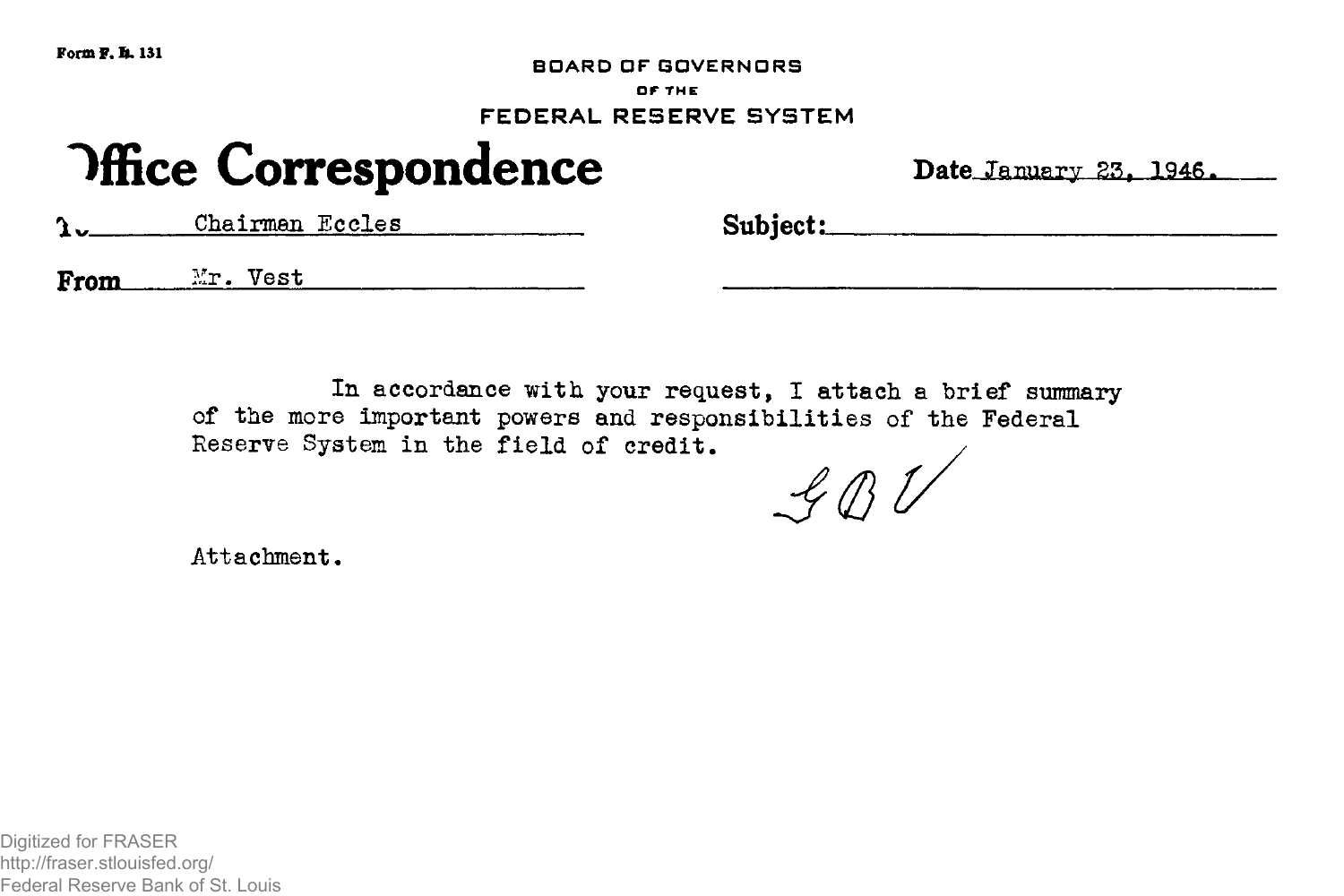## EESOME OF STATOTOKY RESPONSIBILITIES OF THE FEDERAL RESERVE SYSTEM IN THE CREDIT FIELD

The Federal Reserve System has a unique responsibility in the field of credit. The law gives to the Board of Governors, or to the Federal Open Market Committee, various functions in this field and they are alone responsible for the exercise of these functions. No part of this responsibility is given by the law to other agencies, and the views of any such other agencies cannot relieve the Board or the Open Market Committee of their responsibility for actions or failure to act in this field. The following is a brief resume of these statutory responsibilities.

Open Market Operations. - Under the law no Federal Reserve Bank may engage or decline to engage in open market operations except in accordance with the directions and regulations of the Federal Open Market Committee. The law further provides that the time, character and volume of open market operations shall be governed "with a view to accommodating commerce and business and with regard to their bearing upon the general credit situation of the country\*.

Discount Rates. - Federal Reserve Banks are authorized to establish discount rates subject to review and determination of the Board of Governors, and these rates "shall be fixed with a view of accommodating commerce and business". The Attorney General has held that the Board has the right to pass upon and fix discount rates established by Federal Reserve Banks, including the power to initiate sudh rates.

Margin Requirements. - The Board is given authority to prescribe rules and regulations with respect to credit extended on Stock Exchange securities, "for the purpose of preventing the excessive use of credit for the purchase or carrying of securities". It may prescribe lower margin requirements "for the accommodation of commerce and industry, having due regard to the general credit situation of the country", and may prescribe higher requirements "to prevent the excessive use of credit to finance transactions in securities".

Reserve Requirements of Member Banks. - The Board of Governors may change reserve requirements of member banks, within a limit of twice the percentages specified in the statute, and this may be done "in order to prevent injurious credit expansion or contraction". This power also is solely that of the Board of Governors and is to be exercised according to the Board's judgment as to whether credit expansion (or credit contraction) may prove injurious.

Suspension of Reserve Requirements. - The Board of Governors may suspend reserve requirements of Federal Reserve Banks or of member banks for periods not exceeding 30 days. While the law states no standard or criterion for such action, it is clear that the Board may take into consideration the credit situation and any other factors which it feels may affect the public interest. This power is, of course, not important at the present time but is nevertheless a statutory responsibility of the Board in the credit field.